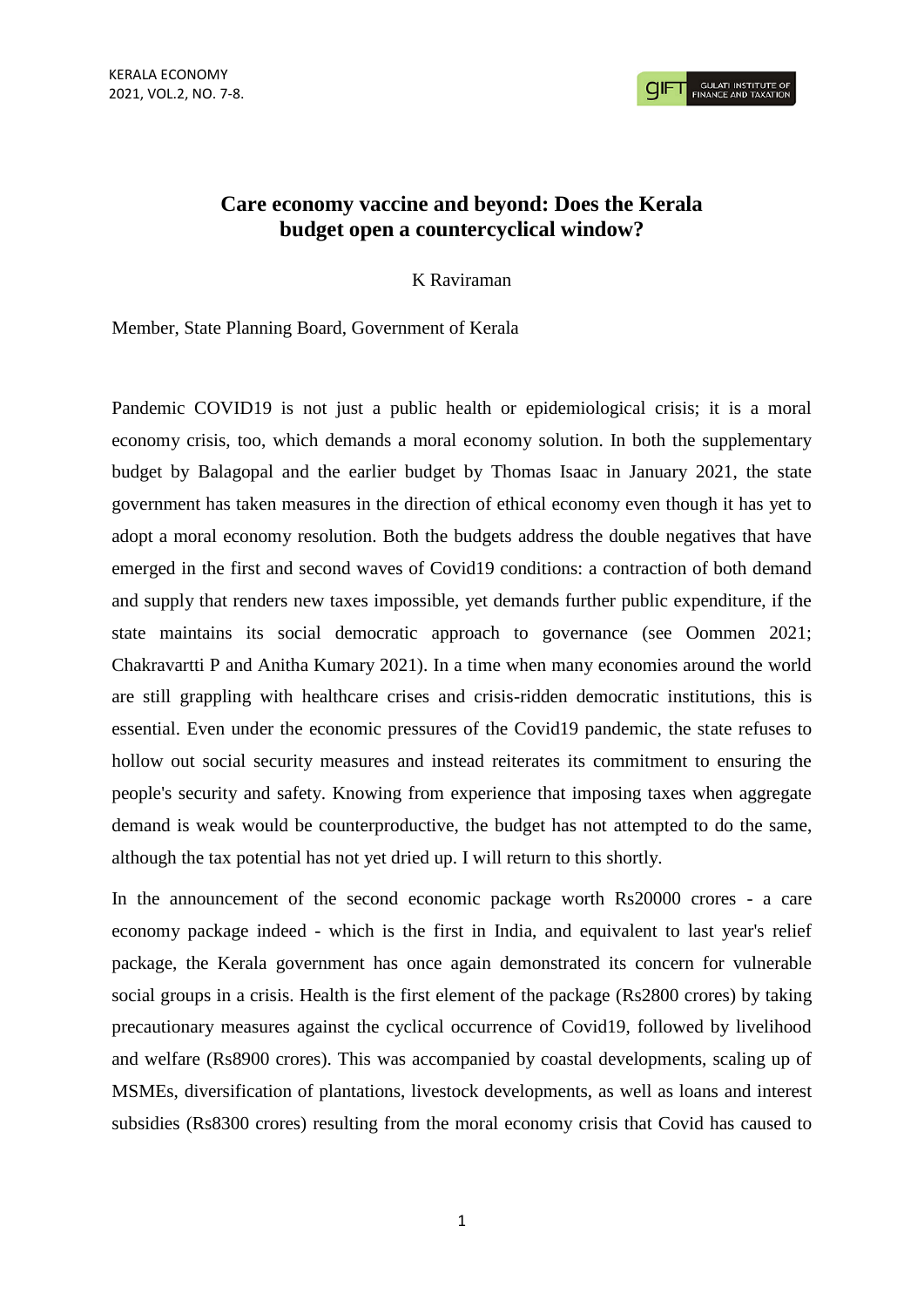KERALA ECONOMY

the state. The proposed Comprehensive Financial Rejuvenation Loan Scheme is an ambitious project as it would involve the full utilisation of existing refinancing schemes (NABARD, for instance) and more importantly, the Cooperative Initiative for Agriculture Infrastructure in Kerala (CAIK). This will certainly produce a paradigm shift from crop credit to investment credit in processing centres for meat, fish, dairy products, fruits and vegetables, which in turn will increase the income flow to farmers and create new employment opportunities, aside from ensuring food security. Its goal is to make cheap, subsidised loans available to sectors without sufficient funds. Kerala Bank will often work with NABARD on this.

Further, funds would be made available at low interest rates for imaginative schemes in sectors such as Labour Enterprises and Kudumbasree Neighbourhood Groups. Venture Capital Fund initiative with a corpus of Rs.100 crore aims to scale up small-scale enterprises and start-ups and help the state to achieve V-shape recovery is also important. A new knowledge economy is being achieved, thanks to KIIFB, by upgrading higher education, digital innovation, and multi-skilling, thus making Kerala an exciting and valuable new education hub; KIIFB plays an important role in this transformation.

An increased emphasis on three levels of infrastructure - technological (roads, bridges, canals etc.), social infrastructure (schools, skill centres) and financial (KIIFB, public-private participation and other sources of resource mobilisation) reveals the state's planned approach to sustainable development by taking into account the resilience of the region and the relevance of modern technology across sectors such as IT and MSME in rebuilding the state. In spite of the claim that Kerala has already borrowed huge funds at high interest rates, and that the debt could not be sustained, the state's debt-to-GDP ratio in Kerala is lower than in Congress-led Punjab (40.3%) and in BJP-led Uttar Pradesh (34%). Secondly, an economy like Kerala's can sustain the economy so long as there is no debt overhang and, thirdly, the loans raised are also used to fund the state's otherwise lagging infrastructure projects, which would enhance the quality of social development (also see Joseph and Kumar 2020).

As the new finance minister is fortunate enough to have a favourable access to the revenue deficit grants of the 15th finance commission - worth of Rs19891 crores this year alone and Rs13174 crores next year - and sectoral grants to health and Covid19 protection measures and a provision for additional borrowing within the FRBM regulations, this would provide the state maximum manageability to address the fiscal challenges and developmental efforts. It is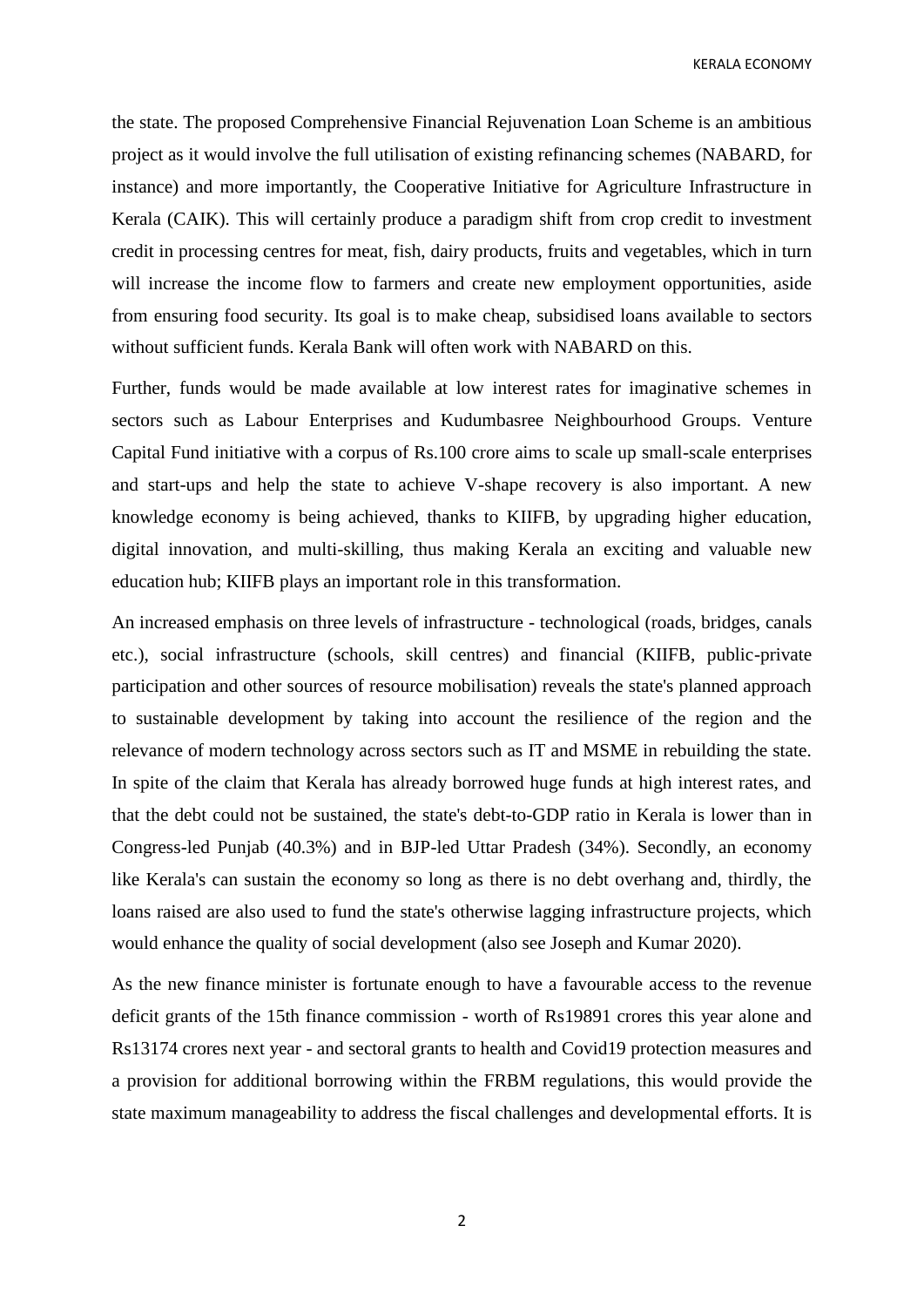K RAVIRAMAN

equally important for the state to address how to scale up the productive capacity of the state during these two years. The state would also be eligible for GST compensation worth of Rs4500 crores. Nevertheless, new sources of tax revenue could be identified and tax revenues could be increased by improving tax collection efficiency.

Evidence suggests that due to the economic impact of Covid19, various state governments' tax revenues have collapsed in an unprecedented manner. States have slashed their developmental expenditures. In the case of Maharashtra, it was reported that the government had imposed a 67 per cent cut on all developmental expenditure, a freeze on hiring, a halt to farm loan relief (already sanctioned), and a 25 per cent cut in departmental expenses. Similar cuts across all states would deepen the demand depression. Both under the earlier finance minister Isaac and now under Balagopal - both with Pinarayi Vijayan as Chief Minister - Kerala has been able to widen its social welfare system with more infrastructure investments. Austerity is a policy that has failed to create the outcomes that are expected, particularly during difficult times, as well as the policies proposed by the IMF for Latin America and East Asia.

As the Covid19 pandemic still haunts the economy, it is likely that the negative growth rate and revenue decline would be much higher than what is explained in the budget. In the budget, for instance, it is stated that there is a decline of 3.82 in GSDP and an 18.77 per cent decline in state revenues. This was a figure relevant until the end of March 2021, and the second wave Covid 19 peak was in April, revealing that the economic catastrophe would be much severe which would compel the state to go for additional borrowing within the FRBM regulations. Further, with the second wave, the double negatives of contraction in both demand and supply have also surfaced. This cyclical occurrence of COVID19 with new layers of economic setbacks would not give space for new taxes as it would prove counterproductive. But it does not mean that all sources of revenue are dried up, and it is also where the state needs to go for post-pandemic tax reforms. A tax reform should be synchronized with the phases of economic transformation. Waiting for the economy to transform before enacting a tax reform is not going to be good economics.

States, who argue that they have high revenue surpluses in contrast to the state's growing deficit, as was the case in Kerala, completely ignore the fact that an increase in central transfers allows them to maintain high revenue surpluses. In some other states such as Bihar,

3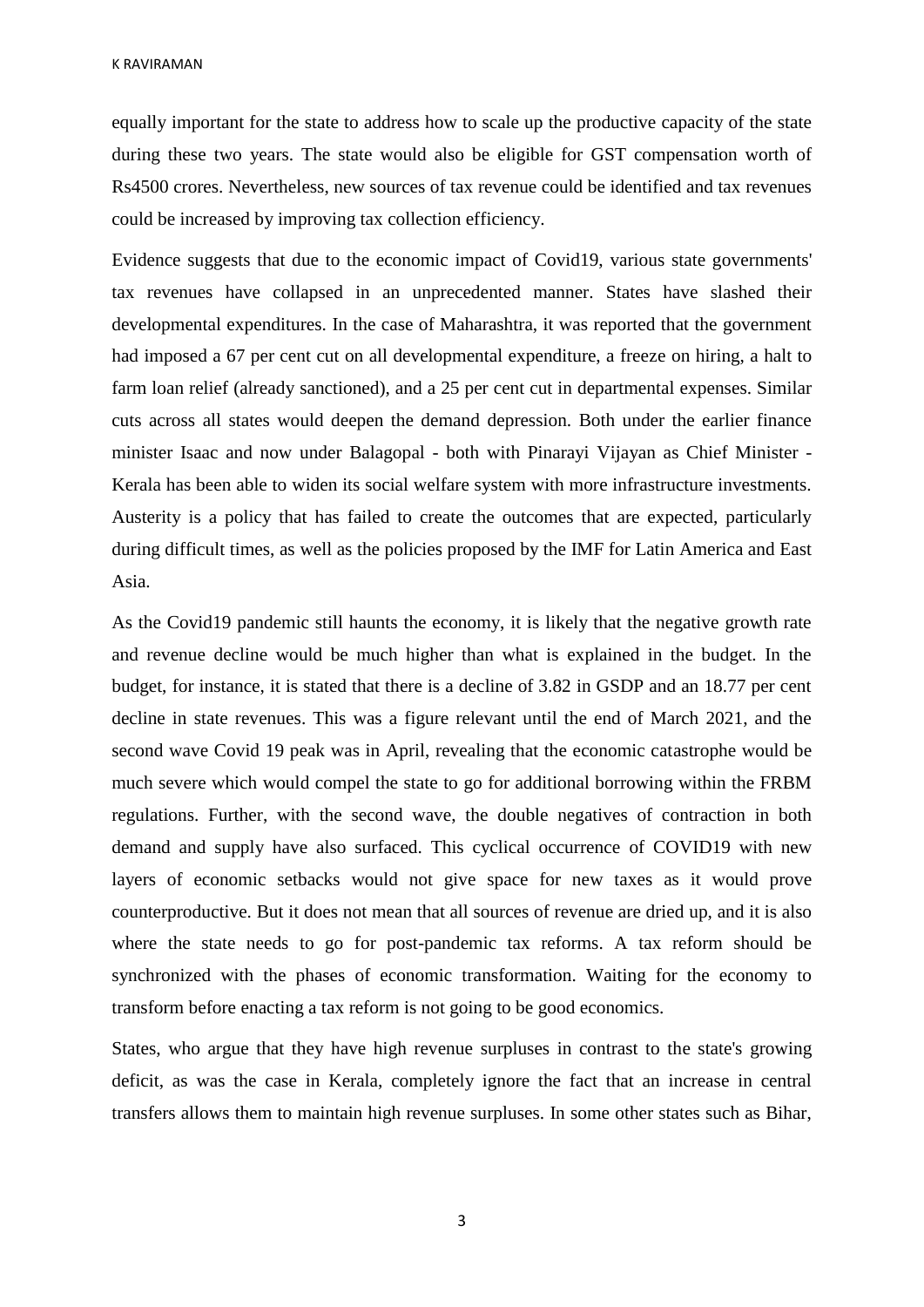KERALA ECONOMY

UP and Odisha, it is specifically due to a low allocation of funds for social development and public provisioning that help them to maintain a high revenue surplus. Kerala, in contrast, refuses to hollow out from the social sector expenditure as the state's egalitarian social democratic project could be continued only by an increased expenditure by the state. This doesn't mean that the new sources of tax are dried up. The average own tax-GSDP ratio in India during 2015-16 to 2020-21 has been 6.3% and for Kerala, it is 6.4 per cent. This is much lower when compared to several countries and there is so much potential for Kerala to increase the tax-GSDP ratio.

## **New sources of revenue**

In his maiden budget, K N Balagopal said, "We do not believe in intimidating and coercing traders and industrialists.". State cannot ignore CAG's estimated arrears of revenue of 20,146.39 crores (22 per cent of state revenues), among which 5,765.84 crores (27 per cent of state revenues) were outstanding for over five years. This shows that there is so much tax abuse taking place in the state. While the disposal of certain arrears such as building tax has been highly "appreciable", the government will have to scale up its performance in arrear collection in most of the sectors. The Finance Ministers budget speech with a moral tone that 'if everyone starts remitting their due tax, our fiscal stress could be easily overcome" is positive and his stance that once the economy returns to normalcy, "vigorous efforts will be initiated to increase tax and non-tax revenues" is promising. It is important to look outside the box to think creatively in order to come up with new, more effective ways to deal with fiscal stress. Traditional solutions like one-time settlements and increased lease rent and so on should, of course, be operationalized. But this is not enough. Apart from the traditional way of raising revenues, the government must be able to scale up the existing tax rates and locate imaginative forms of new sources.

A few such sources are worth citing (i) property tax and new tax on vacant houses/flats (ii) digital state cess/digital state tax (DSC/DST) (iii) inheritance wealth tax.

#### *(i) Property tax and new tax on vacant houses/flats*

At present, the property tax in India is as low as 0.2 per cent of GDP as against around 3 per cent in advanced countries. Given the fact that Kerala is a state with high cost in land value and mostly with pucca houses, the potential for raising property tax is huge. It is equally important to adhere to the suggestion made by the Kerala Post Disaster Needs Assessment

4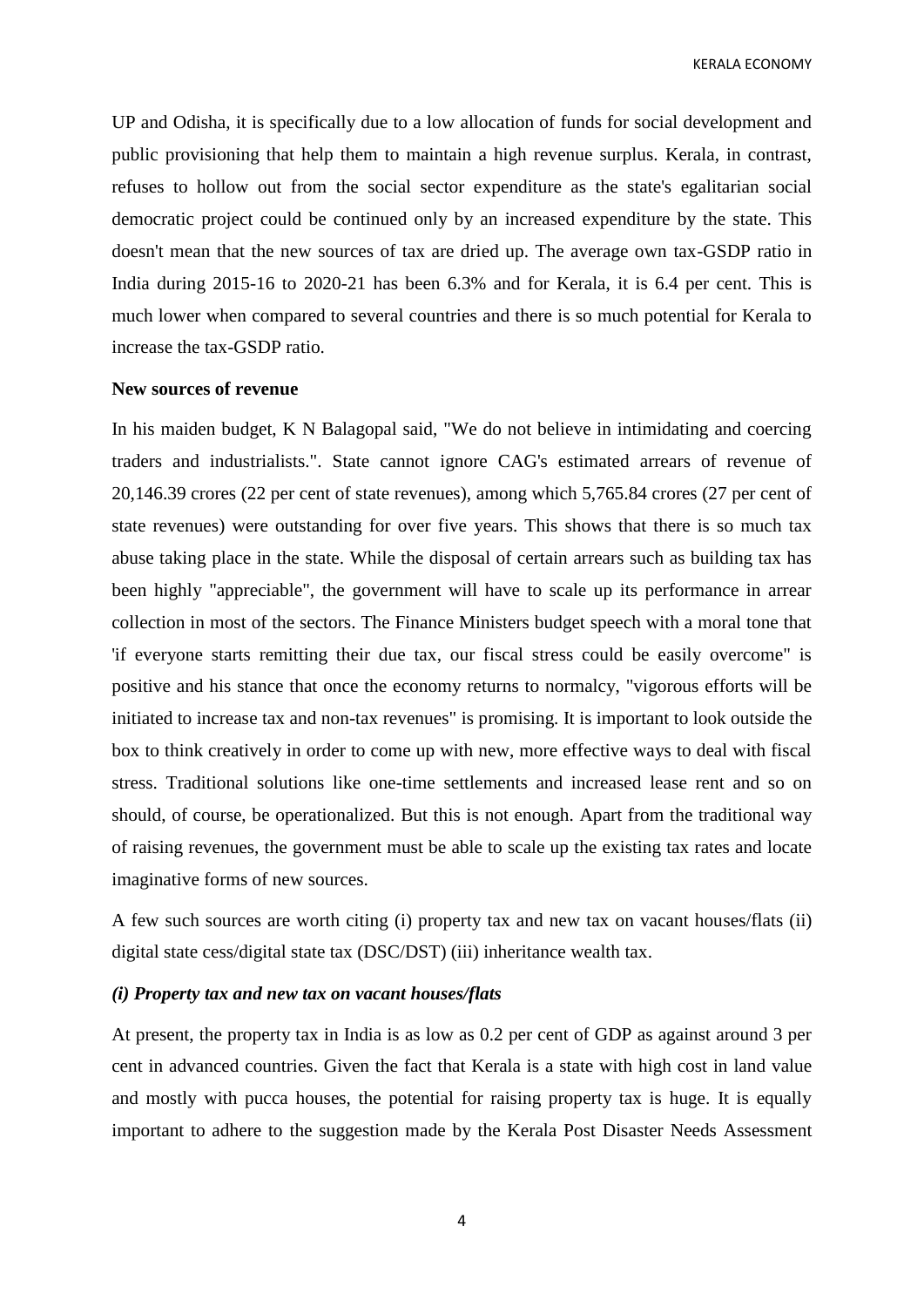(PDNA, 2018; Raman 2020) to levy a new tax on vacant houses through local selfgovernments (LSGs). It is estimated that there are about 1.2 million houses and flats in Kerala vacant for years together. An additional tax of Rs 2 per square feet per year would yield tax revenue of Rs 220 crore. There are three advantages in a symbiotic manner: first, it would help increase the state revenues, particularly the revenues of LSGs; secondly, it would help to bring around 1.2 million houses in the rental market benefiting those IT employees seeking accommodation; this would also help the guest workers who flow in the state and thirdly, it would discourage the over-extraction of natural resources for the building of expensive houses and flats aiming to reap speculative interests only.

# *(ii) Digital state cess/digital state tax (DSC/DST)*

The economy is increasingly oriented to digital economy with the digital transformation is the key driver of the economy and society. Governments should emphasize providing as many public services as possible via e-Government in order to lower the transaction costs for customers and publics. Since such public services are easy to use and take up little time for the citizens, it is reasonable to tax them incrementally. Additionally, it empowers the democratic structure of society by ensuring more accountability and transparency. Furthermore, it would strengthen digital democracy, which otherwise would have been left to those who drive digital technologies alone and improve the productive capacity of the state.

In addition to reducing tax abuse, DST reduces fraud and concealment by reducing electronic transactions. It would also be easier for the government to set compliance targets and increase transparency. DST has one more, and perhaps the most important, rationale. No other state in India is expanding its services sector as fast as in Kerala. More importantly, the Kerala economy is poised for digital transformation, with digital interventions as the key for transforming almost all sectors in the state, particularly education, health, deliveries and even day to day administration. There is a drastic reduction in transaction cost due to digital transformation which would also justify why a portion of the cost advantage should be mopped for the larger society.

It is where the DST should be pitched in and Kerala's "multiple scissors crisis" call for the same. A further advantage of DST for Kerala would be, in contrast to GST, it would allow the state to exercise its rights on it. Otherwise, the state would have plunged in multiple scissors crises, in productive domains as well acting as constraints for improving the

5